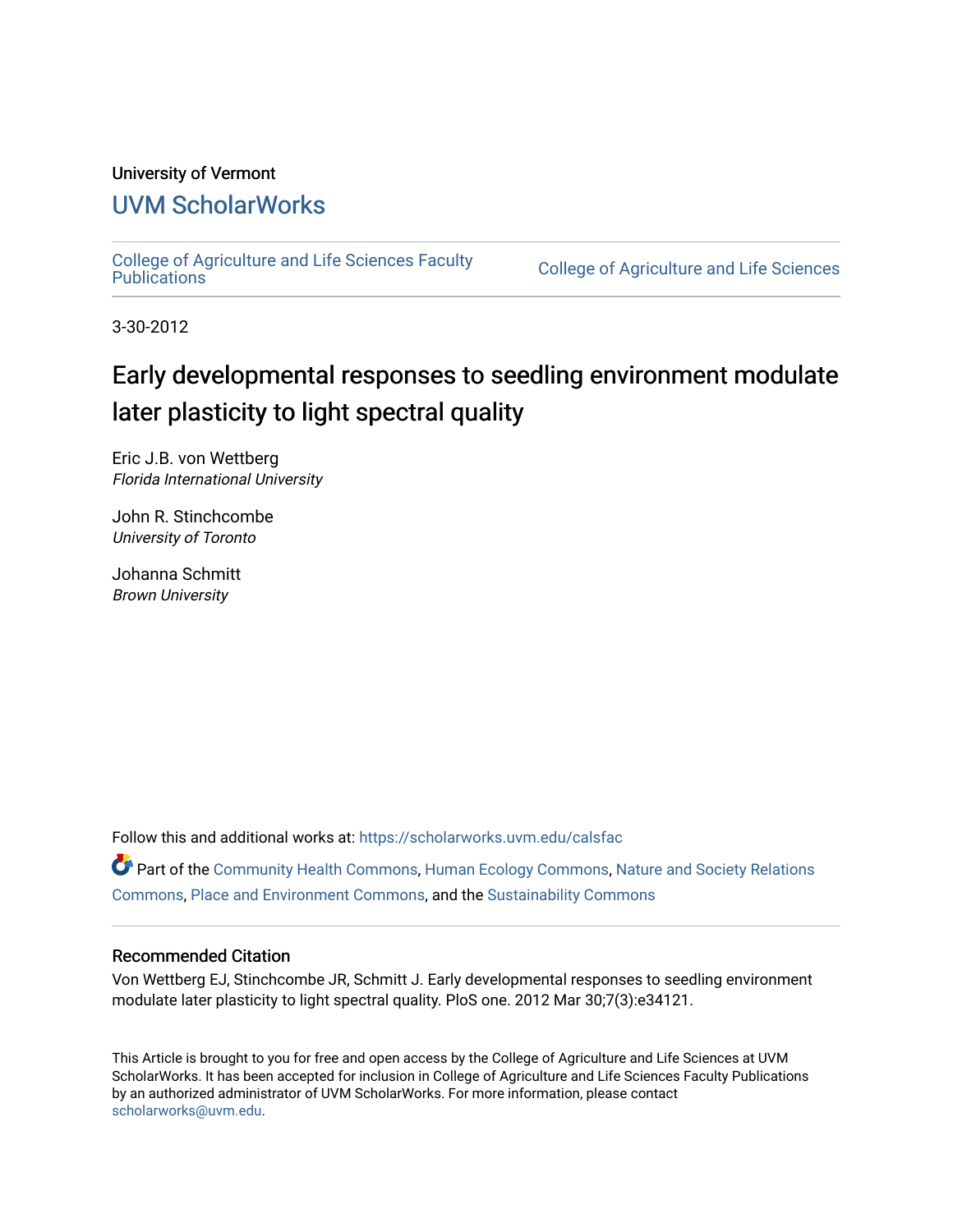# Early Developmental Responses to Seedling Environment Modulate Later Plasticity to Light Spectral **Quality**

# Eric J. B. von Wettberg<sup>1,2</sup>\*, John R. Stinchcombe<sup>3</sup>, Johanna Schmitt<sup>4</sup>

1 Biological Sciences, Florida International University, Miami, Florida, United States of America, 2 Center for Tropical Plant Conservation, Fairchild Tropical Botanic Garden, Coral Gables, Florida, United States of America, 3 Ecology and Evolution, University of Toronto, Toronto, Canada, 4 Ecology and Evolutionary Biology, Brown University, Providence, Rhode Island, United States of America

# Abstract

Correlations between developmentally plastic traits may constrain the joint evolution of traits. In plants, both seedling deetiolation and shade avoidance elongation responses to crowding and foliage shade are mediated by partially overlapping developmental pathways, suggesting the possibility of pleiotropic constraints. To test for such constraints, we exposed inbred lines of Impatiens capensis to factorial combinations of leaf litter (which affects de-etiolation) and simulated foliage shade (which affects phytochrome-mediated shade avoidance). Increased elongation of hypocotyls caused by leaf litter phenotypically enhanced subsequent elongation of the first internode in response to low red:far red (R:FR). Trait expression was correlated across litter and shade conditions, suggesting that phenotypic effects of early plasticity on later plasticity may affect variation in elongation traits available to selection in different light environments.

Citation: von Wettberg EJB, Stinchcombe JR, Schmitt J (2012) Early Developmental Responses to Seedling Environment Modulate Later Plasticity to Light Spectral Quality. PLoS ONE 7(3): e34121. doi:10.1371/journal.pone.0034121

Editor: Miquel A. Blazquez, Instituto de Biología Molecular y Celular de Plantas, Spain

Received October 4, 2011; Accepted February 22, 2012; Published March 30, 2012

Copyright: © 2012 von Wettberg et al. This is an open-access article distributed under the terms of the Creative Commons Attribution License, which permits unrestricted use, distribution, and reproduction in any medium, provided the original author and source are credited.

Funding: This work was supported by National Science Foundation grants DDIG 0408015 and DEB 0129018, an Environmental Protection Agency STAR graduate fellowship (EvW), and a visiting fellowship from Ecole Nacional Superieure Agronomique de Toulouse (EvW). The funders had no role in study design, data collection and analysis, decision to publish, or preparation of the manuscript.

Competing Interests: The authors have declared that no competing interests exist.

\* E-mail: eric.vonwettberg@fiu.edu

## Introduction

Despite extensive research into the adaptive significance of phenotypic plasticity – the ability of genotype to produce multiple phenotypes under different conditions (e.g., [1–10])– far less work has examined the extent to which responses to multiple environmental cues interact to produce integrated phenotypes (e.g., [11–15]). Although plastic variation in traits in response to environmental cues has been documented in many plants (e.g., [16–22]), for most phenotypes, more than a single cue varies across suitable habitats and trait values in different conditions are integrated responses to these cues (sensu [12,23]). Because of variation in multiple environmental cues, interactive effects are bound to occur on plastic phenotypes that respond to these cues [14,24–27]. For responses to disparate cues that are driven by common molecular and hormonal pathways, there is a possibility for both synergistic and antagonistic interactions to occur between responses as, for example, may occur with jasmonic and salicylic acid-mediated plant defenses [28].

Plant growth is tightly regulated by light throughout the life cycle. Foliage shade reduces photosynethetically active radiation available to plants and is characterized by low ratios of red light  $(-620-700$  nm) to far red light (700–800), Many plants have the capacity for phenotypically plastic shade avoidance responses to foliage shade. A key component of shade avoidance is elongation, both as seedlings buried beneath leaf litter and soil, and as vegetative plants growing below an overhead plant canopy. In both the pre-photosynthetic seedling stage and photosynthetic vegetative stage, elongation in response to low R:FR is controlled by the phytochrome family of photoreceptors, and involves the developmental responses of cell division and expansion [29–33] that may cause extensive correlations between responses at the two stages. When seedlings germinate under leaf litter or soil, they elongate their hypocotyls, the earliest emerging part of the stem, until they either reach appropriate light conditions for beginning autotrophic growth or run out of seed reserves. The cessation of elongation (de-etiolation) in response to light is partially mediated by phytochromes interacting with other photoreceptors and other signaling pathways [34–36].

After de-etiolation, plants will also elongate their stems during vegetative growth in response to shading by neighbors, which is sensed by reduced ratios of red to far-red (R:FR) radiation reflected and refracted by foliage [35]. Because early height has a considerable impact on resource allocation and competitive success in plants [37,38], and because both de-etiolation and shade avoidance elongation share common light receptors and downstream pathways, there is a high potential for physiological effects of early hypocotyl extension on subsequent shade avoidance. The relationships among traits involved in de-etiolation in different soil conditions could potentially constrain, enhance, or have no effect on subsequent shade avoidance. The nature of the effect will depend on whether trait expression has a genetic or an environmentally-induced basis, and on the nature of selection on various components of de-etiolation and shade avoidance.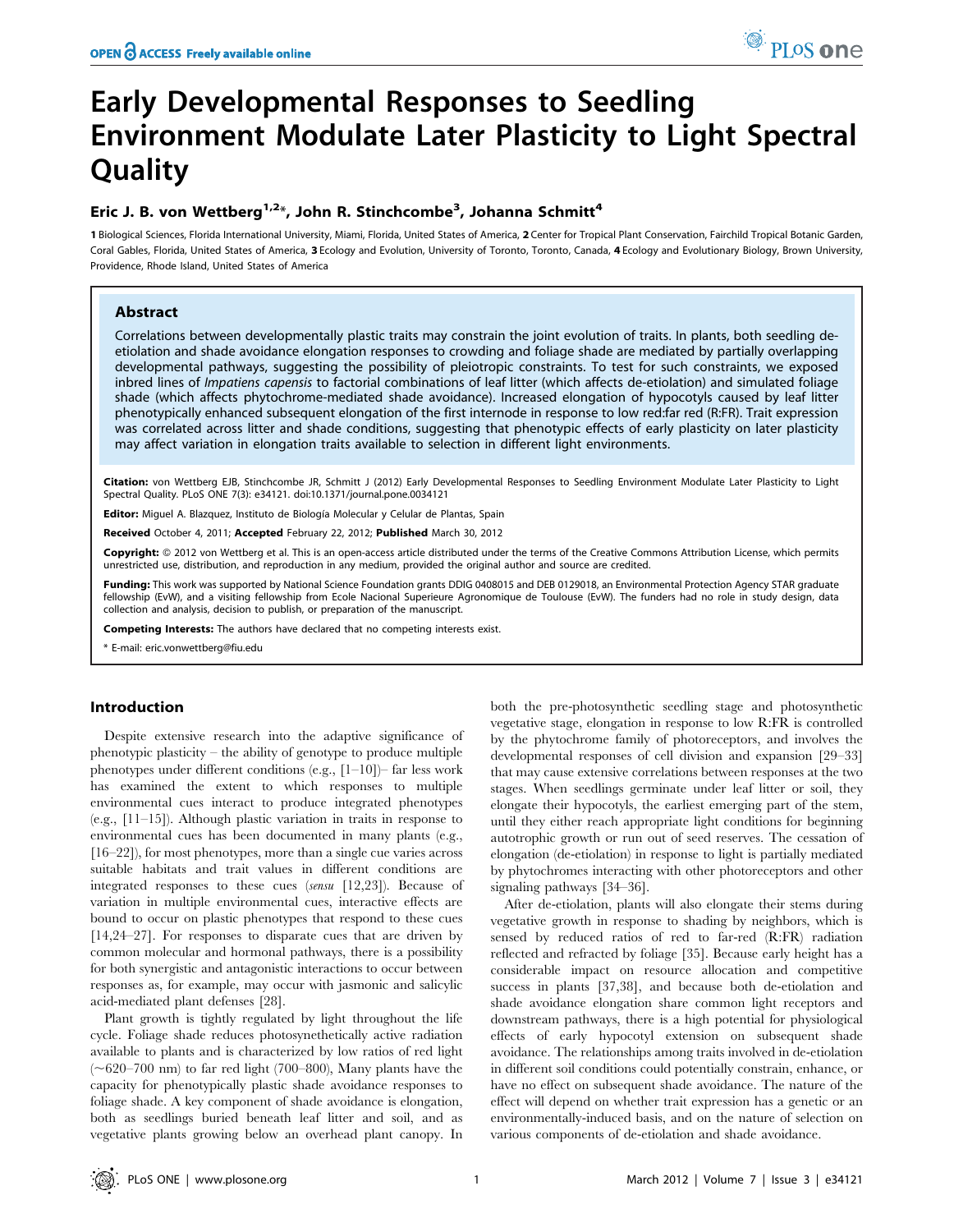One promising system to study the effects of delayed deetiolation on shade avoidance responses is Impatiens capensis, a wetland annual native to eastern North America. Impatiens capensis has well characterized responses to shade (e.g., [17,18,27,39–45]). Under low R:FR its hypocotyls and internodes elongate [46]. When emerging from under leaf litter, *Impatiens* seedlings delay deetiolation and elongate their hypocotyls more than they do when emerging from bare soil [47]. Leaf litter lowers R:FR ratios at the soil surface [48]. It also creates a physical barrier at the soil surface, providing the soil below with some nutrients and potentially allelochemicals, and altering soil moisture and temperature. Both of these effects may favor elongation. Some woodland Impatiens genotypes respond to low R:FR conditions generated by supplemental FR light localized to the first internode or first leaf with a suppression of elongation, rather than the elongation characteristic of the shade avoidance response by open habitat ecotypes [49]. This population-specific suppression of elongation, which is similar to the suppression of elongation that occurs in hypocotyl tissue during de-etiolation (the seedling high irradiance response, HIR), suggests that physiological responses of seedlings can have effects in later life that may vary among populations or genotypes.

Specifically, we asked the following questions: (1) Does early etiolation from under leaf litter affect subsequent elongation in response to foliage shade, and (2) is there genetic variation for this effect? We find that elongation through leaf litter enhances aspects of subsequent elongation, and that there is substantial genetic variation in responses to leaf litter and subsequent shade.

# Methods

#### Study organism

Impatiens capensis Meerb. (Balsaminaceae) is an annual, selfcompatible herb of North American deciduous forests and wetlands [50]. The species has a mixed mating system, commonly producing both outcrossing chamogamous flowers as well as selffertilizing cleistogamous [51], allowing the production and maintenance of inbred lines. I. capensis occurs across a range of canopy habitats, and differentiated open and closed canopy forms have been observed (e.g., [17,18,27,40,41,43,44,46,52]).

#### Line collection

To establish laboratory lines, seedlings were collected from natural populations in late April and early May of 2003 at the University of Connecticut, Storrs, CT and at Weetamo Woods, Tiverton, RI. No permits were required for this plant work. The species is common and not protected. Collections were made with the permission of the landowners (the University of Connecticut and the town of Tiverton, RI). Seedlings were excavated at twometer intervals along  $\sim$  20 m by  $\sim$  20 m permanent grids in mixed woodland. Seedlings were transported to the Brown University greenhouse and grown in a common environment. Seeds from cleistogamous flowers were collected and stored in water in 96 well microtitre trays at  $4^{\circ}$ C for approximately four months [53] to establish inbred lines. Thirty inbred lines were used from each population.

# Experimental design

Our experimental design involved two litter treatments crossed with two shade treatments. We utilized plants from two populations with 30 lines per population, with five replicates per treatment combination  $(N = 1200 \text{ seeds})$  planted, split evenly between two balanced blocks that corresponded to greenhouse benches). Seeds were planted on Dec 11, 2003 in the Brown University greenhouse. Seeds were either planted into bare potting soil (Metromix 360 corair) or planted into the same potting soil and then placed under 2 cm of leaf litter. The leaf litter was collected in a red oak forest adjacent to an Impatiens population in Medway, MA in July 2003 and stored at room temperature. Red oak (Quercus rubra) leaves are lobed and quite variable, but tend to be  $12-20$  cm in length and  $5-10$  cm in width. Ten-cm<sup>2</sup> pots (0.52 l volume) were used, giving an experimental density of 100 plants per square meter, a common density in forest sites [45,47,53]. The assignment of litter treatment was at random within maternal family. Emergence was scored every other day until Jan 5, 2004. Final emergence and initial length of hypocotyls, first and second internodes, and initial total height were measured on Jan 5, 2004.

After scoring emergence and initial phenotypic traits, two shade treatments were established above the plants on Jan 6, 2004. Half of each block was assigned to a foliage shade (low R:FR) treatment, and the other half to a neutral shade (equal R:FR) treatment, both under natural light in the greenhouse. The foliage shade was created by affixing SRX-4 plastic sheets from Mitsui Corp (Japan) to PVC frames above the plants on the bench. The neutral shade was accomplished with clear plastic film. PAR was measured with a Decagon ceptometer, and R:FR with a LI-COR spectroradiometer. Photosynthetically active radiation was 71% of full light under both shade treatments, equivalent to a light foliage shade. Full light at noon on Jan 4, 2004 was 154 micromoles/m/ sec in the greenhouse, and 110 umol  $m-2$  s $-1$  under the shade treatments. The R:FR was 1.1 under the neutral treatment and 0.71 under the foliage shade treatment. These light treatments simulate the reduction in PAR that occurs as the forest canopy closes in Southern New England forests in spring, approximately one month after seedling germination. R:FR reduction in these forests is limited until leaves on all trees have matured, about two months after germination. No supplemental lighting was used. Plants were harvested between Feb 10 and Feb 13, 2004. After harvest, we measured lengths of hypocotyl, the first two internodes, and total height, and recorded fruit production and final biomass. This lifespan is equivalent to that in woodland sites in New England where leaf litter and overhead foliage shade from the forest canopy is present ([18], Heschel et al unpublished]. In these conditions, total height tends to be much lower than in open sites [37]. We used fruit production, summed from fruits, immature fruits and flowers, and pedicels from early-produced fruits, as a fitness proxy, following [37,40].

#### Statistical analysis

**Emergence.** We sought to determine the phenotypic effect of leaf litter on subsequent shade avoidance responses. The effects of litter treatment on seedling emergence were examined with a chisquare test (Proc Freq, SAS v9.2, SAS Institute, Cary NC, USA).

Morphology before shade treatment. For initial measurements (before the imposition of the shade treatment), the design of our experiment was a randomized, blocked design, with litter treatment assigned at random to individuals. Thus for the pre-treatment measures, we used a mixed model ANOVA (Proc Mixed, SAS v9.2) in which traits (hypocotyl, first and second internodes, and height) were response variables, litter treatment and population were fixed effects, and block and genotype nested within population were random effects. We determined denominator degrees of freedom for F-tests of fixed effects with a Satterthwaite approximation, and test the significance of random effects with a likelihood ratio test. Specifically, the difference in  $-2$ log-likelihoods in models with and without the genotype(population) term is  $\chi^2$  distributed with 1 df.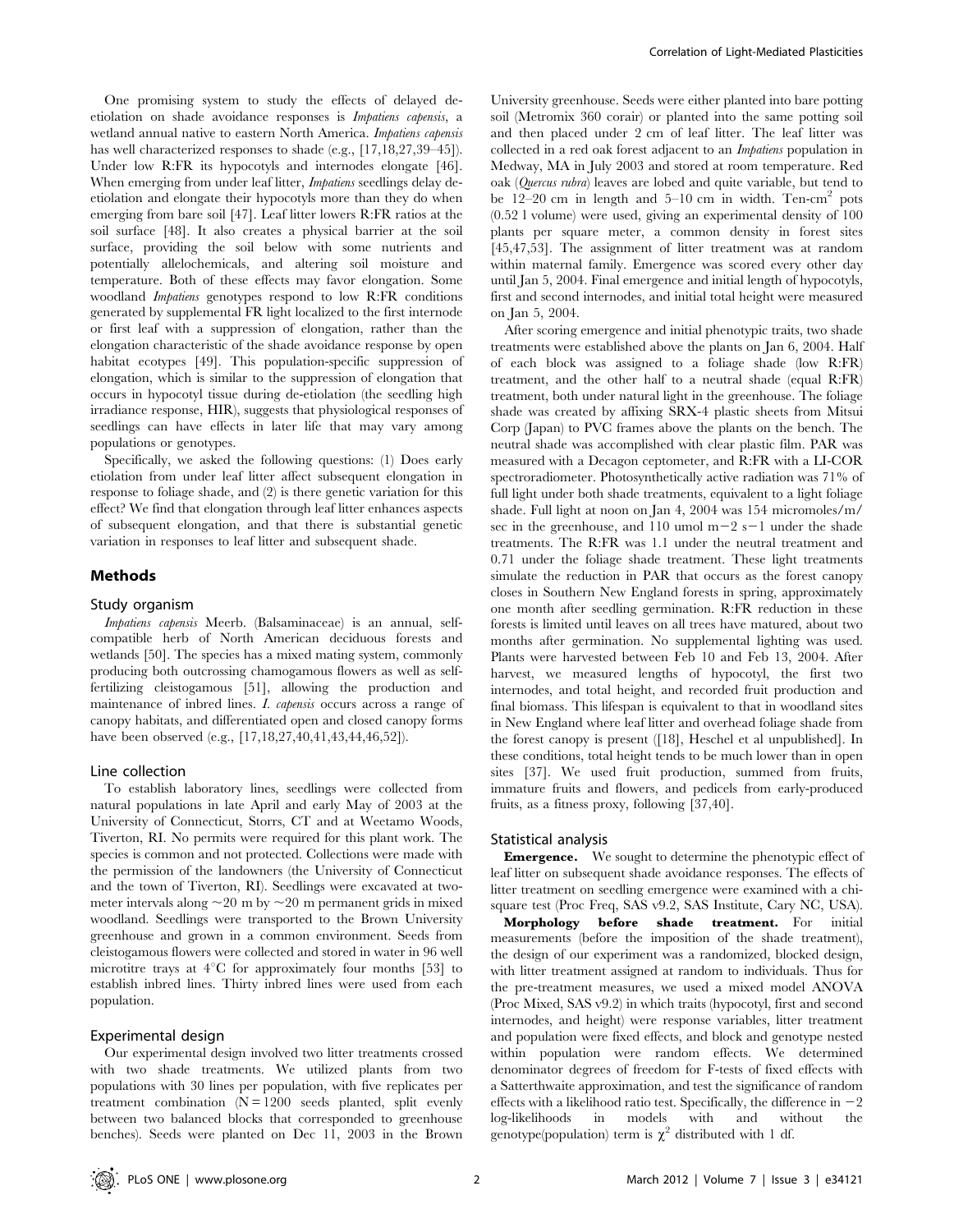Morphology after shade treatment. For traits collected at the final harvest, the design of our experiment was split block, with shade treatment being applied to sub-blocks, and leaf litter treatment applied at random within sub-blocks. Traits analyzed were hypocotyl length, internode lengths, total height, and total biomass. Litter, shade treatment, litter\*shade, and population were included as fixed effects. Genotype nested within population, block, and the block by shade treatment interaction were random. The block\*shade interaction was included to obtain proper F-tests for fixed effects. As before, we determined denominator degrees of freedom with Satterthwaite's approximations. For cases in which the block\*shade variance component is estimated to be zero, it does not contribute to calculations of the degrees of freedom for Ftests of fixed effects. The significance of the genotype(population) term was calculated as described above. For cases where we detected statistically significant leaf litter treatment\*foliage shade treatment interaction terms, we used least squared means contrasts to determine which of the treatment combinations differed.

Because of the complexity of our experimental design (some traits analyzed as random blocked design, some as split plot) and the different denominator degrees of freedom used by the Satterthwaite approximations (depending on whether block\*shade variance components are greater than zero), it was not practical to implement MANOVA, We therefore analyzed each trait individually, correcting for multiple tests. using a false-discovery approach and estimated q-values for each P-value using the software Q-value [54]. Briefly, a q-value indicates the chance that a result is a false-positive, given that it is initially interpreted as significant [54–56]. The q-value approach has considerably more power than Bonferroni or other multiple testing procedures [54]. Our approach balances the need for proper F-statistics for each individual trait, while avoiding problems related to false-discovery. In general, the interpretation suggested by the qvalues and p-values were concordant (i.e., statistically significant results had low chances of being false positives), and our results therefore focus primarily on traditional hypothesis testing (see below), although we present both  $p$  and  $q$  values.

In both our analyses of initial measurements (before shade treatment) and final measurements we considered population a fixed effect, as the two populations were chosen only because they produced sufficient seed in time for the start of the experiment, rather than considering them a random sample of the larger pool of Impatiens populations about which we wished to generalize. Likewise, we omitted population\*litter and genotype(population)\*-

litter interaction terms from statistical models, because our goal was not to test for population differentiation in litter plasticity. Genotype within population was considered random, as the number of lines and the spatial sampling of the collection (see [43]) were intended to be representative of within population variation.

A potential effect of emerging through leaf litter on subsequent shade avoidance could be an alteration of the expression of genetic variation. To determine whether there was equivalent variation in traits across leaf litter or simulated foliage shade treatments, we calculated both heritability and coefficients of genetic variation in all four environments, and used a bootstrapping approach to calculate standard errors around estimates [57]. All genetic parameters estimated in this study are broadsense parameters because inbred lines were used. Although they include nonadditive effects, they are informative because most selection in highly selfing species like Impatiens capensis is by lineage sorting [58]. Although maternal effects are also included in this estimate, they are minimized by growing the parent of experimental plants under common garden conditions in the greenhouse.

Correlation of plasticities. We calculated plasticity to leaf litter and simulated foliage shade separately. To estimate plastic responses to leaf litter, we subtracted genotypic means under bare soil conditions from those under litter, separately for each R:FR treatment; we used data on trait values measured before the imposition of the shade treatment. We calculated plasticity to R:FR as the difference between the low and neutral R:FR treatments, stratified by litter treatment, so that a genotype's plasticity to R:FR is the difference in its mean value between foliage and neutral shade treatments within each litter treatment. We stratified the calculation of plasticities to R:FR by litter treatment (and litter by R:FR) so that we could examine the relationship between all plastic responses. To test for a relationship of plasticity to litter and overhead R:FR, we calculated Pearson correlations of genotype mean plasticities (SAS Proc Corr). Calculations were performed separately for the two populations, as we observed differences in early growth, branching, and fitness between populations in our analysis above.

## Results

#### Emergence

Emergence was lower under leaf litter (75%) than bare soil  $(84\%, X2 \text{ df } 1 = 15.5; p < 0.0001)$ . Emergence was lower in the CT

|                             | <b>Hypocotyl Length</b> | <b>First Internode</b> | <b>Second Internode</b> | <b>Total Height</b>  |
|-----------------------------|-------------------------|------------------------|-------------------------|----------------------|
| (A) Before Shade imposition |                         |                        |                         |                      |
| Litter                      | $F_{1.828} = 1367.85$   | $F_{1.801} = 4.07$ ,   | $F_{1,750} = 2.87$ ,    | $F_{1.826} = 220.96$ |
|                             | P < 0.0001              | $P = 0.04$             | $P = 0.091$             | P < 0.0001           |
|                             | $Q = 0.0001$            | $Q = 0.03$             | $Q = 0.06$              | $Q = 0.0001$         |
| Pop                         | $F_{1,52,6}$ = 130.56,  | $F_{1,52,6} = 63.57$   | $F_{1,53,2} = 25.59$    | $F_{1.82} = 92.00,$  |
|                             | P < 0.0001              | P < 0.0001             | P < 0.0001              | P < 0.0001           |
|                             | $Q = 0.0001$            | $Q = 0.0001$           | $Q = 0.0001$            | $Q = 0.0001$         |
| Genotype (population)       | $\gamma^2$ = 66,        | $\gamma^2$ = 111.9,    | $\chi^2$ = 71.4,        | $\gamma^2$ = 136.6,  |
|                             | P < 0.001               | P < 0.001              | P < 0.001               | P < 0.001            |
|                             | $Q = 0.0001$            | $Q = 0.0001$           | $Q = 0.0001$            | $Q = 0.0001$         |

Leaf litter, R:FR treatment, and population were fixed effects, with genotype nested within population a random effect. Only traits significantly affected by leaf litter or R:FR manipulation are shown. Interaction terms with  $p > 0.20$  were removed from the models. doi:10.1371/journal.pone.0034121.t001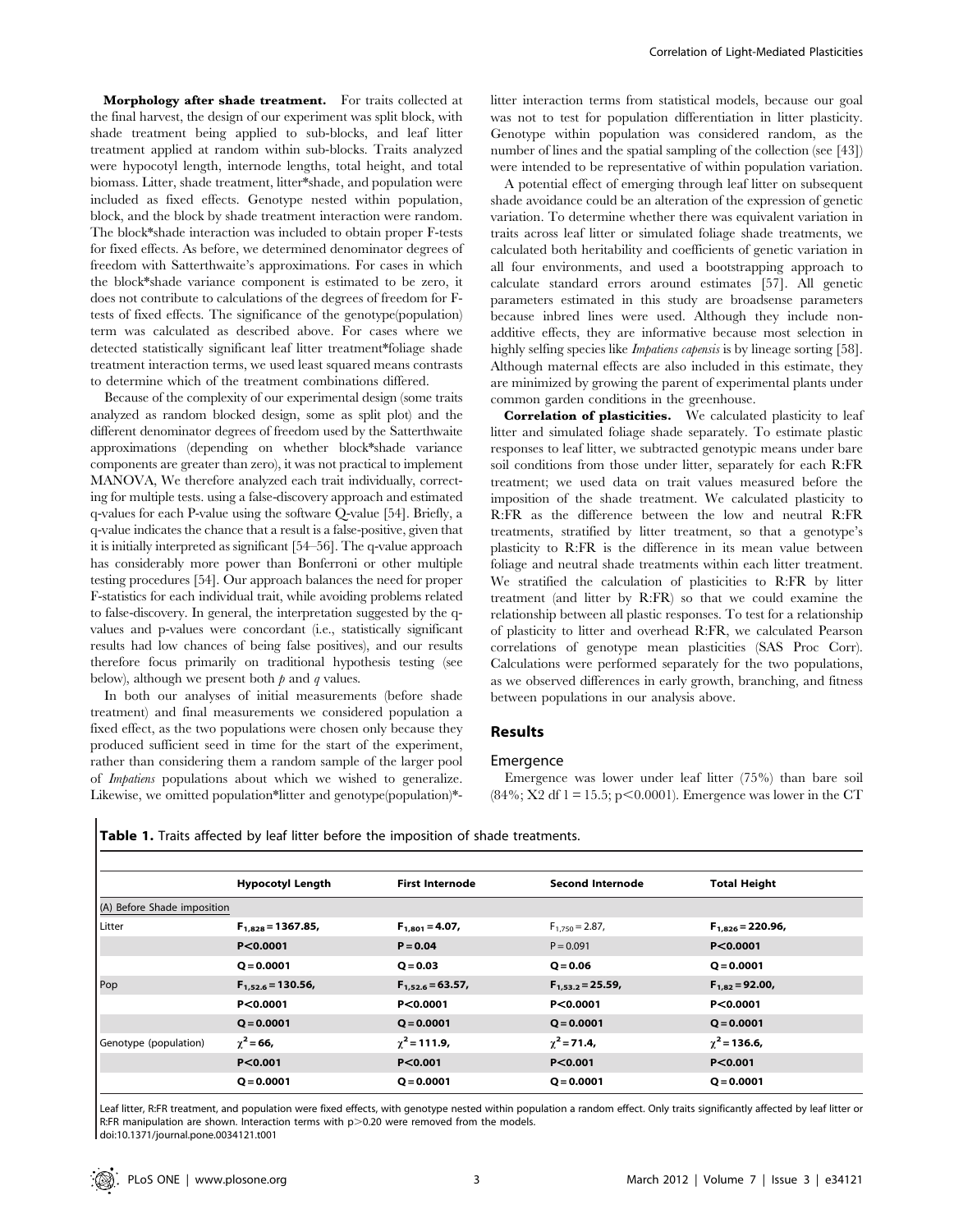

Figure 1. Effect of leaf litter and simulated foliage shade hypocotyl length. Values before and after the imposition of the shade treatment are shown. We present means across populations and treatments, with standard errors. doi:10.1371/journal.pone.0034121.g001

population (69%) than in the RI population (90%, X2 df  $1 = 82.2$ )  $p<0.0001$ ) and differed among genotypes within both populations (X2 df  $40 = 267.7$ , p $< 0.0001$ ). Emergence did not take longer under leaf litter than bare soil  $(F_{1, 880} = 0.01, p = 0.92)$ , suggesting that late emerging seedlings may have died without emerging from the litter.

#### Morphology- before shade treatment

Hypocotyl length, first internode length and total height at the first census were greater in the presence than absence of leaf litter, while second internode length was not significantly affected by leaf litter (Table 1, Figs. 1, 2, 3, 4). Earlier emerging seedlings had longer hypocotyls (DF 1,880,  $F = 170$ ,  $P < 0.0001$ ). The two populations differed significantly in all traits, with the RI population always being larger. We also observed significant variation among genotypes for all traits.

#### Morphology- after shade treatment

Both leaf litter and simulated foliage shade induced elongation, and their effects were synergistic on hypocotyl length and total height (Table 2; Figs. 1, 2, 3, 4). Statistical decomposition of the significant leaf litter by simulated foliage shade interaction on hypocotyls by means contrasts showed that hypocotyls elongated more in response to simulated foliage shade when emerging from under leaf litter than from bare soil (estimated differen $ce = 1.6411$  cm,  $p < 0.0001$ ). Total height was increased by leaf litter and low R:FR with an interaction between the two treatments (Table 2). The elongation effect of leaf litter was greater if followed by a low R:FR treatment (Table 2, Fig. 4; estimated difference:  $10.4515$  cm,  $p<0.0001$ ).

After the imposition of shade treatment, both first and second internode length were significantly increased by low R:FR (Table 2, Fig. 2, 3). Second internode length was also affected



Figure 2. Effect of leaf litter and simulated foliage shade on first internode length. Values before and after the imposition of the shade treatment are shown. We present means across populations and treatments, with standard errors. doi:10.1371/journal.pone.0034121.g002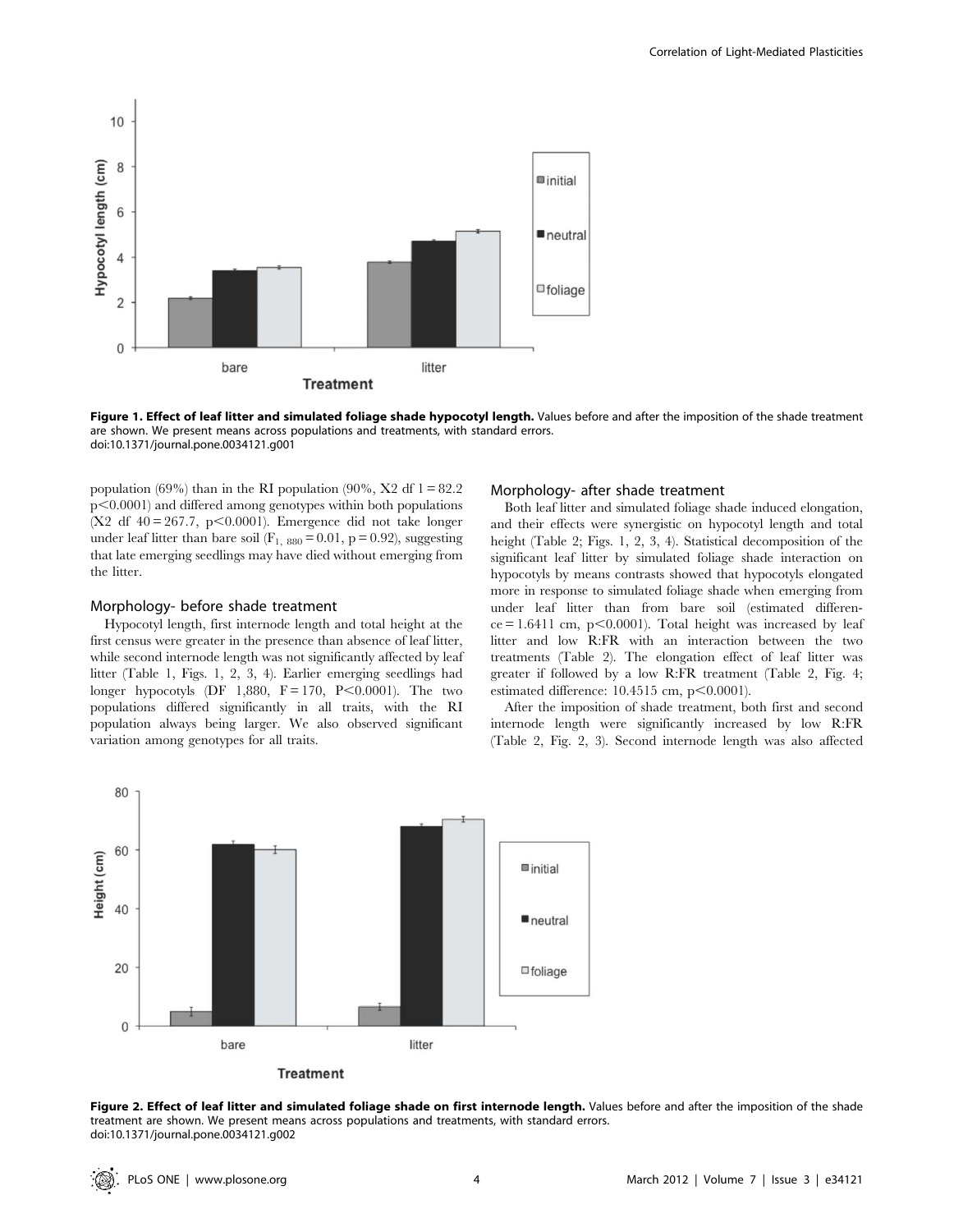

Figure 3. Effect of leaf litter and simulated foliage shade on second internode length. Values before and after the imposition of the shade treatment are shown. We present means across populations and treatments, with standard errors. doi:10.1371/journal.pone.0034121.g003

by litter treatment (Table 2, Fig. 3) after the imposition of the shade treatments. Branching was greater in the presence of leaf litter, particularly in the CT population, which had significantly more branching than the RI population (Table 2). Fitness, estimated as total reproduction from the sum of all fruits produced, was significantly higher in the presence of leaf litter (Table 2), but did not differ significantly between shade treatments. There was significant variation among genotypes for all traits. Estimates of broad sense heritability and coefficients of genetic variation across traits and populations support the conclusion that significant genetic variation exists for elongation traits (Tables S1, S2).

#### Correlations of plasticities

There was little evidence for a within-population correlation between genotypic-mean plasticity to leaf litter and subsequent plasticity to simulated foliage shade in either population (Tables 3, 4). There was no correlation of responses to leaf litter and responses to foliage shade for plants grown on bare soil (Tables 3, 4). In both populations there was a weak correlation of the plasticity of the first internode to leaf litter and the subsequent plasticity of the first and second internodes and total height to simulated foliage shade. This weak correlation was only significant if subsequent plasticity to foliage shade was calculated in plants that received the leaf litter treatment; it was not significant in plants from the bare soil treatment (Tables 3, 4). Genotype mean plasticities of traits to simulated shade were not significantly positively correlated across leaf litter treatments for any traits examined in either population (Table 5).

# **Discussion**

We found little evidence that elongation traits in *Impatiens* are constrained by physiological or pleiotropic correlations with deetiolation expressed in response to leaf litter. Rather, delayed deetiolation and elongation of hypocotyls caused by emerging from



Figure 4. Effect of leaf litter and simulated foliage shade on total plant height. Values before and after the imposition of the shade treatment are shown. We present means across populations and treatments, with standard errors. doi:10.1371/journal.pone.0034121.g004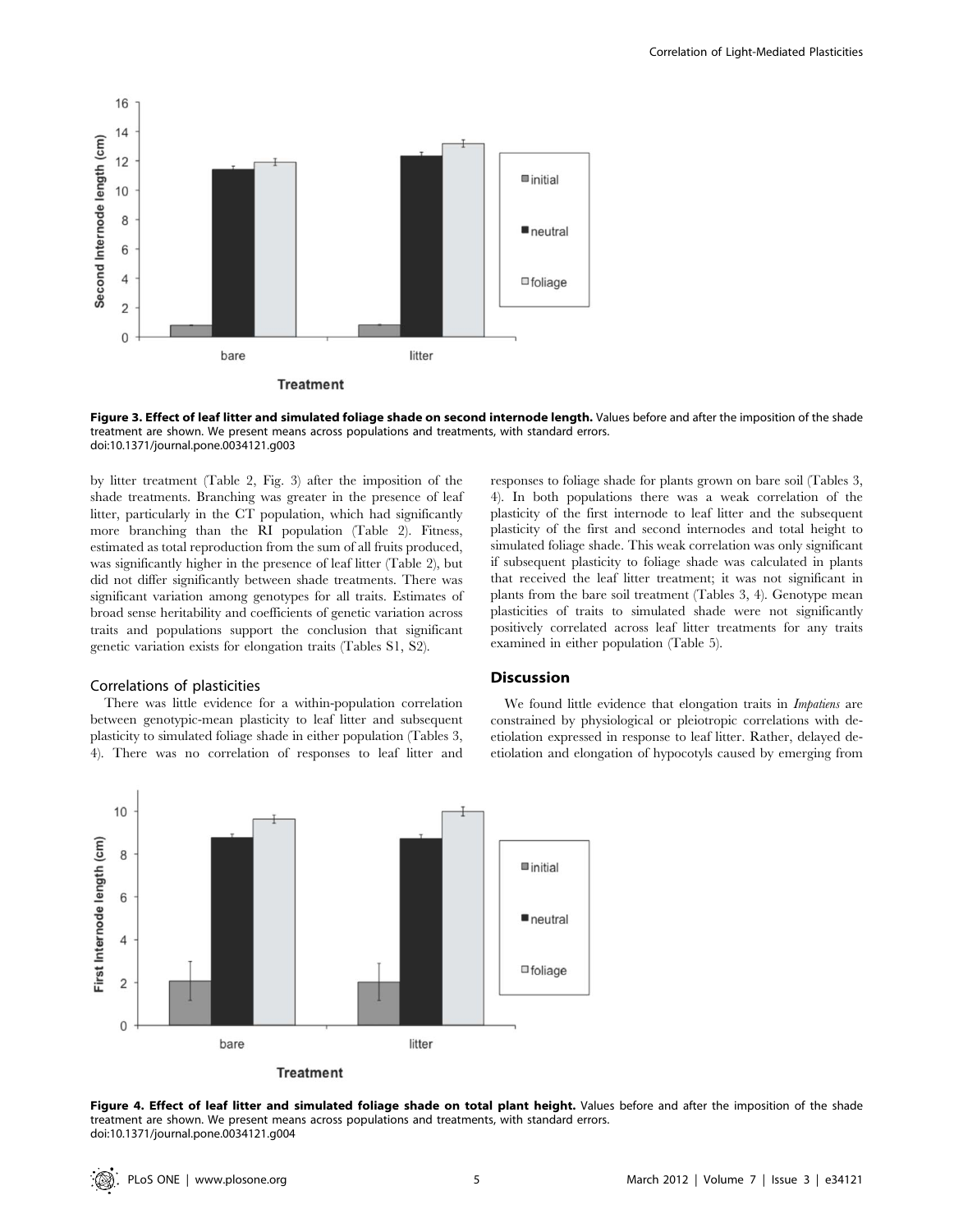|               | <b>Hypocotyl length</b> | <b>First Internode</b> | <b>Second Internode</b> | <b>Total Height</b> | <b>Branches</b>     | <b>Fitness</b>      |
|---------------|-------------------------|------------------------|-------------------------|---------------------|---------------------|---------------------|
| Litter        | $F1,825 = 637.37$       | $F1, 825 = 1.66,$      | $F1.823 = 20.76.$       | $F1, 825 = 46.40,$  | $F1, 824 = 7.44,$   | $F1, 826 = 23.95,$  |
|               | P < 0.0001              | $P = 0.20$             | P < 0.0001              | P < 0.0001          | P < 0.0001          | P < 0.0001          |
|               | $Q = 0.0001$            | $Q = 0.12$             | $Q = 0.0001$            | $Q = 0.0001$        | $Q = 0.0001$        | $Q = 0.0001$        |
| Shade         | $F1,1 = 12.03,$         | $F1, 824 = 40.68,$     | $F1, 821 = 7.06,$       | $F1, 824 = 0.05,$   | $F1, 1.98 = 0.00;$  | $F1, 2 = 0.20,$     |
|               | $P = 0.18$              | P < 0.0001             | $P = 0.008$             | $P = 0.82$          | $P = 0.95$          | $P = 0.70$          |
|               | $Q = 0.11$              | $Q = 0.0001$           | $Q = 0.006$             | $Q = 0.40$          | $Q = 0.44$          | $Q = 0.35$          |
| Litter *Shade | $F1, 819 = 6.15,$       | $F1, 820 = 1.34,$      | $F1,816 = 0.75$         | $F1, 819 = 6.09,$   | $F1, 819 = 0.19$    | $F1, 822 = 0.02,$   |
|               | $P = 0.01$              | $P = 0.25$             | $P = 0.39$              | $P = 0.014$         | $P = 0.67$          | $P = 0.89$          |
|               | $Q = .007$              | $Q = 0.14$             | $Q = 0.21$              | $Q = 0.01$          | $Q = 0.34$          | $Q = 0.42$          |
| Popul-ation   | $F1, 50.2 = 1.2,$       | $F1, 57.4 = 2.19,$     | $F1, 51.9 = 0.34,$      | $F1, 51.3 = 1.55,$  | $F1, 53.1 = 21.18$  | $F1, 55.9 = 8.22,$  |
|               | $P = 0.28$              | $P = 0.14$             | $P = 0.56$              | $P = 0.22$          | P < 0.0001          | $P = 0.0058$        |
|               | $Q = 0.16$              | $Q = 0.09$             | $Q = 0.30$              | $Q = 0.13$          | $Q = 0.0001$        | $Q \le 005$         |
| Geno          | $\chi$ 2 = 51,          | $\gamma$ 2 = 133.1,    | $\gamma$ 2 = 61.4,      | $\gamma$ 2 = 60.8,  | $\gamma$ 2 = 115.3, | $\gamma$ 2 = 142.2, |
| (Pop)         | P < 0.0001              | P < 0.0001             | P < 0.0001              | P < 0.0001          | P < 0.0001          | P < 0.0001          |
|               | $Q = 0.0001$            | $Q = 0.0001$           | $Q = 0.0001$            | $Q = 0.0001$        | $Q = 0.0001$        | $Q = 0.0001$        |

Table 2. Traits affected by leaf litter and R:FR manipulation at the termination of the experiment.

Leaf litter, R:FR treatment, and population were fixed effects, with genotype nested within population a random effect. Only traits significantly affected by leaf litter or  $R$ :FR manipulation are shown. Interaction terms with  $p > 0.20$  were removed from the models.

doi:10.1371/journal.pone.0034121.t002

under leaf litter phenotypically enhanced subsequent elongation of the first internode in response to simulated foliage shade. Our results suggest that leaf litter will differentially affect the ability of ecotypes to respond to foliage shade, and that variation in the relationship of these two responses may exist in Impatiens.

# How leaf litter affects subsequent elongation responses to foliage shade

Leaf litter has several consequences that could affect subsequent responses to foliage shade. These effects include lowering R:FR ratios below leaf litter [48], lowering total light levels, creating a physical barrier at the soil surface, providing the soil below with some nutrients and potentially allelochemicals, and altering soil moisture and temperature. In this experiment we watered and fertilized plants so that these resources were not limiting. We have collected soil temperature data from Impatiens populations across Rhode Island in early spring, and found that forest understory (high litter) and open canopy (low litter) sites do not differ markedly in temperature at the soil surface, suggesting that the temperature effect is not large (E.v.W. unpublished data). Hypocotyl length can also be affected by other factors such as negative gravitropism, phototropism and thigmorphogensis (e.g., [27]). Increasing total available light can promote de-etiolation but ultimately increase total plant height in Impatiens [46], and has the same effect on seedlings ([59], von Wettberg, Stinchcombe and Schmitt, personal observation].

Plants growing in leaf litter have to extend their shoots more to penetrate the leaf litter and reach the light than plants growing under bare soil, which might select for greater hypocotyls elongation under both neutral and foliage shade conditions [47]. Plants emerging from leaf litter may have become more elongated in foliage shade, as observed in this experiment, because of a priming effect, whereby plants already elongated in response to leaf litter are more able to elongate in response to shade. Because seedlings frequently have to find their way through leaf litter, seedlings emerging from leaf litter can grow laterally across the soil surface a

Table 3. Correlation of genotype mean plasticity to leaf litter and simulated foliage shade for the CT population.

| Plasticity (difference between treatments) of traits  | Hypocotyl (leaf<br>litter plasticity) | First Internode (leaf<br>litter plasticity) | Second Internode<br>(leaf litter plasticity) | <b>Total Height (leaf</b><br>litter plasticity) |
|-------------------------------------------------------|---------------------------------------|---------------------------------------------|----------------------------------------------|-------------------------------------------------|
| Hypocotyl (R:FR plasticity, under Bare soil)          | $-0.16$                               | 0.10                                        | 0.17                                         | 0.03                                            |
| First internode (R:FR plasticity, under Bare soil)    | $-0.26$                               | 0.28                                        | 0.01                                         | $-0.15$                                         |
| Second internode (R:FR plasticity, under Bare soil)   | $-0.17$                               | $-0.22$                                     | $-0.15$                                      | $-0.33$                                         |
| Total height (R:FR plasticity, under Bare soil)       | $-0.03$                               | 0.13                                        | $-0.16$                                      | $-0.08$                                         |
| Hypocotyl (R:FR plasticity, under leaf litter)        | 0.13                                  | 0.13                                        | $-0.08$                                      | 0.07                                            |
| First internode (R:FR plasticity, under leaf litter)  | 0.13                                  | 0.31                                        | $-0.21$                                      | 0.07                                            |
| Second internode (R:FR plasticity, under leaf litter) | 0.07                                  | $0.53***$                                   | 0.01                                         | 0.27                                            |
| Total height (R:FR plasticity, under leaf litter)     | 0.026                                 | $0.45*$                                     | $-0.05$                                      | 0.31                                            |

Plasticity to leaf litter was calculated from measurements made before the imposition of the shade treatment. Plasticity to foliage shade was calculated separately for plants in the bare soil and leaf litter treatments. r values are shown, with  $*$  for p $<$ 0.05,  $**$  for p $<$ 0.01. doi:10.1371/journal.pone.0034121.t003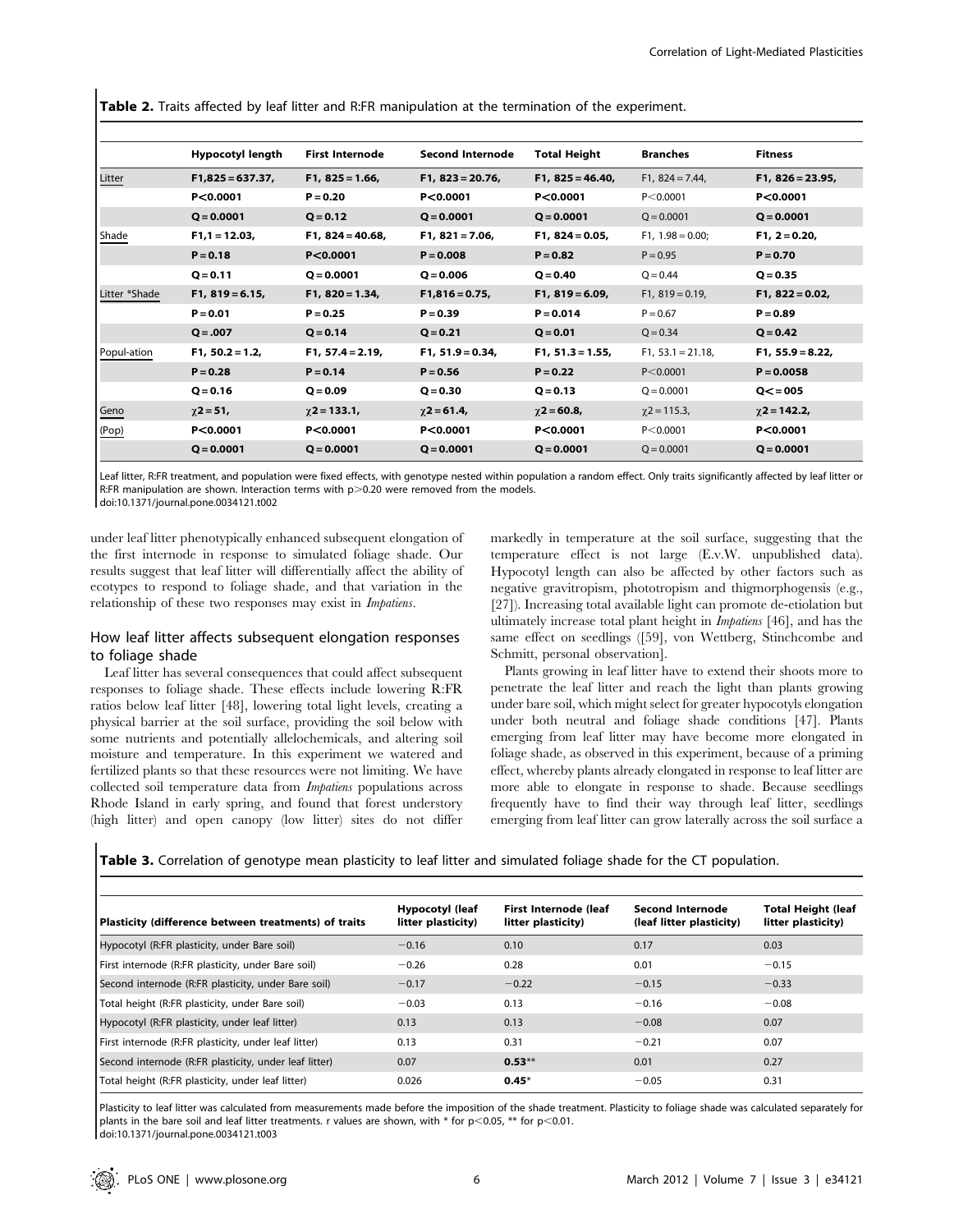Table 4. Correlation of genotype mean plasticity to leaf litter and simulated foliage shade for the RI population.

| Plasticity (difference between treatments) of traits  | Hypocotyl (leaf<br>litter plasticity) | First Internode (leaf<br>litter plasticity) | <b>Second Internode</b><br>(leaf litter plasticity) | <b>Total Height (leaf</b><br>litter plasticity) |
|-------------------------------------------------------|---------------------------------------|---------------------------------------------|-----------------------------------------------------|-------------------------------------------------|
| Hypocotyl (R:FR plasticity, under Bare soil)          | $-0.01$                               | 0.10                                        | $-0.27$                                             | $-0.10$                                         |
| First internode (R:FR plasticity, under Bare soil)    | $-0.09$                               | $-0.23$                                     | $-0.12$                                             | $-0.22$                                         |
| Second internode (R:FR plasticity, under Bare soil)   | $-0.09$                               | 0.07                                        | 0.11                                                | 0.12                                            |
| Total height (R:FR plasticity, under Bare soil)       | 0.002                                 | 0.08                                        | 0.29                                                | 0.22                                            |
| Hypocotyl (R:FR plasticity, under leaf litter)        | $-0.06$                               | 0.30                                        | 0.05                                                | 0.03                                            |
| First internode (R:FR plasticity, under leaf litter)  | $-0.01$                               | $0.39*$                                     | 0.08                                                | 0.25                                            |
| Second internode (R:FR plasticity, under leaf litter) | 0.17                                  | $0.49**$                                    | 0.12                                                | 0.32                                            |
| Total height (R:FR plasticity, under leaf litter)     | 0.20                                  | 0.16                                        | $-0.14$                                             | 0.14                                            |

Plasticity to leaf litter was calculated from measurements made before the imposition of the shade treatment. Plasticity to foliage shade was calculated separately for plants in the bare soil and leaf litter treatments. r values are shown, with  $*$  for p<0.05,  $**$  for p<0.01.

doi:10.1371/journal.pone.0034121.t004

few centimeters from where they germinated before growing vertically from the soil surface. To support an upright plant, the seedling must straighten its hypocotyls and first internode, possibly by structurally reinforcing the stem (see [27]). This process could lead to plants that are initially larger than neighbors in bare soil, leading to an initial head start or asymmetric size advantage [37,60] that contributes to the higher fitness we observed here for plants grown in leaf litter. Plants that responded to leaf litter with an elongation response were taller at the time the shade treatment was imposed, despite having had to expend energy penetrating the leaf litter, and were more able to respond to the shading signal.

## Are de-etiolation and shade avoidance elongation correlated in Impatiens?

De-etiolation and shade avoidance may be partially correlated because they are both elongation responses of stem tissue that may be at least partially mediated through phytochrome photoreceptors. Although there is a mechanistic basis for this correlation, it could take several forms. De-etiolation can have a purely phenotypic effect on subsequent shade avoidance, by either limiting or enhancing it. Secondly, if there is genetic variation in either response, it is possible that there is covariation between the plasticities.

We found little evidence for a correlation between genotype mean plasticities to different soil conditions and shade conditions. Accordingly, although responses to soil surface leaf litter and shading may share at least one overlapping set of photoreceptors (phytochromes), they do not strongly constrain each other under the conditions examined here. Seedling and adult phenotype plants are of course affected by multiple forces in addition to light

| Table 5. Correlation between genotypic mean plasticity to            |  |
|----------------------------------------------------------------------|--|
| simulated foliage shade in the bare soil and leaf litter treatments. |  |

| <b>Traits</b>          | <b>Correlation, CT</b><br>population | <b>Correlation, RI</b><br>population |
|------------------------|--------------------------------------|--------------------------------------|
| Hypocotyl              | $-0.07$                              | 0.14                                 |
| First Internode        | 0.24                                 | $-0.22$                              |
| Second Internode 0.004 |                                      | 0.11                                 |
| Total Height           | 0.12                                 | 0.03                                 |

Calculations were performed separately for two populations, with r-values for the CT and RI shown respectively. No correlation was significant at  $p<0.05$ . doi:10.1371/journal.pone.0034121.t005

quality, such as irradiance, temperature, negative gravitropism, positive phototropism, and thigmotropism, which can also interact with each other [27]. We also find little evidence of a negative correlation between plasticity to leaf litter and foliage shade, suggesting that although trade-offs may exist between early and late elongation, they are either not strong or our experimental conditions did not uncover them. Instead, we observed a purely phenotypic effect, with elongation in response to leaf litter enhancing subsequent shade avoidance for all genotypes.

The two other experiments that have looked at correlations between phyotchrome-mediated plasticities early and later in plant development have either observed only a phenotypic effect of early elongation on late elongation [61] or have found no evidence of a genetic correlation between phytochrome-mediated plasticies [62]. Weinig and Delph [61] found that early elongation in response to low R:FR lowered the phenotypic response of Abutulon theophrasti plants to subsequent low R:FR when compared to the responses of plants exposed to neutral shading, but did not report genotypic correlations that may have underlain this phenotypic effect. Under variable field conditions, Weinig [19] found that the phenotypic relationship between early and late internode elongation in A. theophrasti changed from positive to negative depending on whether shading from competitors occurred primarily early or late in the season, and depending on the ability of A. theophrasti plants to overtop these competitors. Although populations differ in their shade avoidance responses [19], that study found no evidence of a positive or negative genetic correlation between early and late shade avoidance elongation. Botto and Smith [62] tested for a genetic correlation between hypocotyl elongation and accelerated flowering time under low R:FR in over 100 Arabidopsis thaliana ecotypes, and found no evidence of a genetic correlation between these phytochrome-mediated plasticities.

#### Will leaf litter affect the evolution of shade avoidance?

Both leaf litter and foliage shade have been shown to have fitness impacts when examined alone in Impatiens [17,18,39,40,47,58]. But how do the two affect each other? Our results concur with similar evidence from other species showing only a phenotypic correlation between developmentally early and late phytochrome-mediated plasticities [61,62], although the lack of strong correlations may simply result from a limitation of experimental conditions. Genotype mean plasticities to leaf litter and foliage shade were largely uncorrelated, with the exception of weak correlations for first internode and total height. We conclude that de-etiolation and shade avoidance responses can evolve quite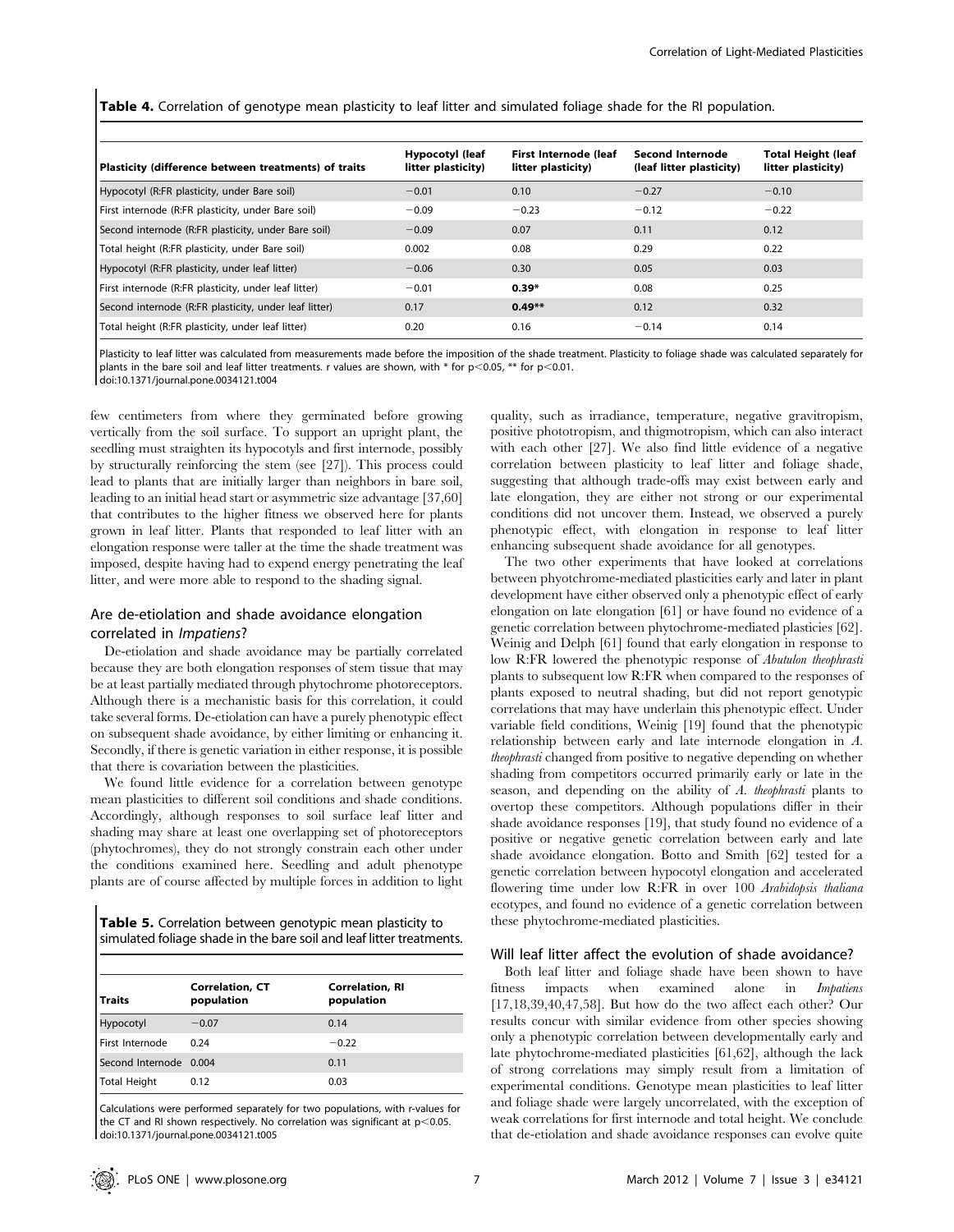independently. Although phytochrome-mediated shade avoidance clearly varies between many species (e.g., [63,64]) and populations within species (e.g., [20,65,66]), including *Impatiens* (e.g., [41,43]), joint evolution of shade avoidance elongation with other phytochrome-mediated plasticities does not appear to occur.

#### Supporting Information

Table S1 Broad sense heritability between leaf litter and shade treatments. Standard deviations are calculated from 10,000 bootstraps. (DOCX)

Table S2 Coefficient of genetic variation between leaf litter and shade treatments. Standard deviations are calculated from 10,000 bootstraps.

(DOCX)

# References

- 1. Bradshaw AD (1965) Evolutionary significance of phenotypic plasticity in plants. Adv Genet 13: 115–155.
- 2. Levins R (1968) Evolution in Changing Environments. Princeton, New Jersey: Princeton University Press.
- 3. Schlichting CD, Pigliucci M (1998) Phenotypic evolution: a reaction norm perspective. Sunderland, MA: Sinauer Associates, Inc. 340 p.
- 4. Agrawal AA (2001) Ecology Phenotypic plasticity in the interactions and evolution of species. Science 294: 321–326.
- 5. Price TD, Qvarnström A, Irwin DE (2003) The role of phenotypic plasticity in driving genetic evolution. Proc Biol Sci 270: 1433–1440.
- 6. DeWitt TJ, Scheiner SM (2004) Phenotypic plasticity : functional and conceptual approaches. Oxford; New York: Oxford University Press. xii p247 p.
- 7. Pigliucci M (2005) Evolution of phenotypic plasticity: where are we going now? Trends in Ecology & Evolution 20: 481–486.
- 8. Miner BG, Sultan SE, Morgan SG, Padilla DK, Relyea RA (2005) Ecological consequences of phenotypic plasticity. Trends in Ecology & Evolution 20: 685–692.
- 9. Nussey DH, Wilson AJ, Brommer JE (2007) The evolutionary ecology of individual phenotypic plasticity in wild populations. Journal of Evolutionary Biology 20: 831–844.
- 10. Whitman D, Agrawal AA (2010) What is phenotypic plasticity and why is it important. In:  $\bar{\rm D}$  W, Anathanakrishnan TN, eds. Phenotypic plasticity of insects. Enfield, NH, USA: Science Publishers. pp 2–63.
- 11. Schlichting CD (1989) Phenotypic integration and environmental change. BioScience 39: 460–464.
- 12. Murren CJ (2002) Phenotypic Integration in Plants. Plant Species Biology 17: 89–99.
- 13. Pigliucci M, Preston KA, eds. (2004) Phenotypic Integration, Studying the Ecology and Evolution of COmplex Phenotypes. 1 ed. Oxford, UK: Oxford University Press. 441 p.
- 14. Sultan SE (2010) Plant developmental responses to the environment: eco-devo insights. Curr Opin Plant Biol 13: 96–101.
- 15. Kolbe JJ, Revell LJ, Szekely B, Brodie ED, Losos JB (2011) Convergent evolution of phenotypic integration and its alignment with morphological diversification in Caribbean Anolis ecomorphs. Evolutionearly online.
- 16. Agrawal AA, Vala F, Sabelis MW (2002) Induction of preference and performance after acclimation to novel hosts in a phytophagous spider mite: Adaptive plasticity? American Naturalist 159: 553–565.
- 17. Donohue K, Hammond Pyle E, Messiqua D, Heschel MS, Schmitt J (2000) Evidence of adaptive divergence in plasticity: density- and site-dependent selection on shade avoidance responses in Impatiens capensis. Evolution 54: 1956–1968.
- 18. Donohue K, Hammond Pyle E, Messiqua D, Heschel MS, Schmitt J (2000) Density dependence and population differentiation of genetic architecture in Impatiens capensis in natural environments. Evolution 54: 1969–1981.
- 19. Weinig C (2000) Plasticity versus canalization: Population differences in the timing of shade-avoidance responses. Evolution 54: 441–451.
- 20. Weinig C (2000) Differing selection in alternative competitive environments: Shade-avoidance responses and germination timing. Evolution 54: 124–136.
- 21. Steinger T, Roy B, Stanton M (2003) Evolution in stressful environments II: adaptive value and costs of plasticity in response to low light in Sinapis arvensis. J Evol Biol 16: 313–323.
- 22. Baythavong BS, Stanton ML (2010) Characterizing selection on phenotypic plasticity in response to natural environmental heterogeneity. Evolution 64: 2904–2920.
- 23. Wilczek A, Roe J, Knapp M, Cooper M, Lopez-Gallego CM, et al. (2009) Effects of genetic perturbation on seasonal life history plasticity. Science 323(5916): 930–934.

# Acknowledgments

We thank A. Wilczek, J. Mukherjee, Brooke Baythavong, M.L. Stanton, E. Warschefsky, and K. Scharnagl for comments on previous versions of this manuscript, and C. Weinig, H. Huber, and K. Gravuer for helpful discussion. We are grateful to F. Jackson and B. Leib for greenhouse support, and R. Hopkins, C. Wessinger, L. McGeoch, T. Korves, N. Reese, and B. Singh for assistance with data collection. Shade panels were provided by Mitsui Corp. Japan.

#### Author Contributions

Conceived and designed the experiments: EvW JS. Performed the experiments: EvW. Analyzed the data: EvW JRS JS. Contributed reagents/materials/analysis tools: EvW JRS JS. Wrote the paper: EvW JRS JS.

- 24. Schlichting CD (1989) Phenotypic plasticity in Phlox. II. Plasticity of character correlations. Oecologia 78: 496–501.
- 25. Sardans J, Penuelas J, Roda F (2006) Plasticity of leaf morphological traits, leaf nutrient content, and water capture in the Mediterranean evergreen oak Quercus ilex subsp ballota in response to fertilization and changes in competitive conditions. Ecoscience 13: 258–270.
- 26. Nicotra AB, Hermes JP, Jones CS, Schlichting CD (2007) Geographic variation and plasticity to water and nutrients in Pelargonium australe. New Phyt 176: 136–149.
- 27. Anten N, von Wettberg E, Pawlowski M, Huber H (2009) Interactive Effects of Spectral Shading and Mechanical Stress on the Expression and Costs of Shade Avoidance. Am Nat 173: 241–255.
- 28. Glazebrook J (2005) Contrasting mechanisms of defense against biotrophic and necrotrophic pathogens. Annu Rev Phytopathol 43: 205–227.
- 29. Casal JI, Fankhauser C, Coupland G, Blázquez MA (2004) Signalling for developmental plasticity. Trends Plant Sci 9: 309–314.
- 30. Chen M, Chory J, Fankhauser C (2004) Light signal transduction in higher plants. Annual Review Of Genetics 38: 87–117.
- 31. Chen M, Chory J (2011) Phytochrome signaling mechanisms and the control of plant development. Trends Cell Biol.
- 32. Franklin KA, Quail PH (2010) Phytochrome functions in Arabidopsis development. J Exp Bot 61: 11–24.
- 33. Franklin KA (2008) Shade avoidance. New Phytol 179: 930–944.
- 34. Smith H, Whitelam GC (1997) The shade avoidance syndrome: multiple responses mediated by multiple phytochromes. Plant, Cell and Environment 20: 840–844.
- 35. Smith H (1982) Light quality, photoreception, and plant strategy. Annual Review of Plant Physiology 33: 481–518.
- 36. Alabadi D, Blazquez MA (2009) Molecular interactions between light and hormone signaling to control plant growth. Plant Molecular Biology 69: 409–417.
- 37. Weiner J (1990) Asymmetric competition in plant populations. Trends Ecol and Evol 5: 360–364.
- 38. Schwinning S, Weiner J (1998) Mechanisms determining the degree of sizeasymmetry in competition among plants. Oecologia 113: 447–455.
- 39. Dudley SA, Schmitt J (1996) Testing the adaptive plasticity hypothesis: densitydependent selection on manipulated stem length in Impatiens capensis. Am Nat 147: 445–465.
- 40. Donohue K, Pyle EH, Messiqua D, Heschel MS, Schmitt J (2001) Adaptive divergence in plasticity in natural populations of Impatiens capensis and its consequences for performance in novel habitats. Evolution 55: 692–702.
- 41. Schmitt J, Stinchcombe JR, Heschel MS, Huber H (2003) The adaptive evolution of plasticity: Phytochrome-mediated shade avoidance responses. Integrative and Comparative Biology 43: 459–469.
- 42. Huber H, Kane NC, Heschel MS, von Wettberg EJ, Banta J, et al. (2004) Frequency and microenvironmental pattern of selection on plastic shadeavoidance traits in a natural population of Impatiens capensis. American Naturalist 163: 548–563.
- 43. von Wettberg EJ, Remington DL, Schmitt J (2008) Partitioning adaptive differentiation across a patchy landscape: Shade avoidance traits in Impatiens capensis. Evolution 62: 654–667.
- 44. McGoey BV, Stinchcombe JR (2009) Interspecific competition alters natural selection on shade avoidance phenotypes in Impatiens capensis. New Phytol 183: 880–891.
- 45. Stinchcombe JR, Izem R, Heschel MS, McGoey BV, Schmitt J (2010) Acrossenvironment genetic correlations and the frequency of selective environments shape the evolutionary dynamics of growth rate in Impatiens capensis. Evolution 64: 2887–2903.